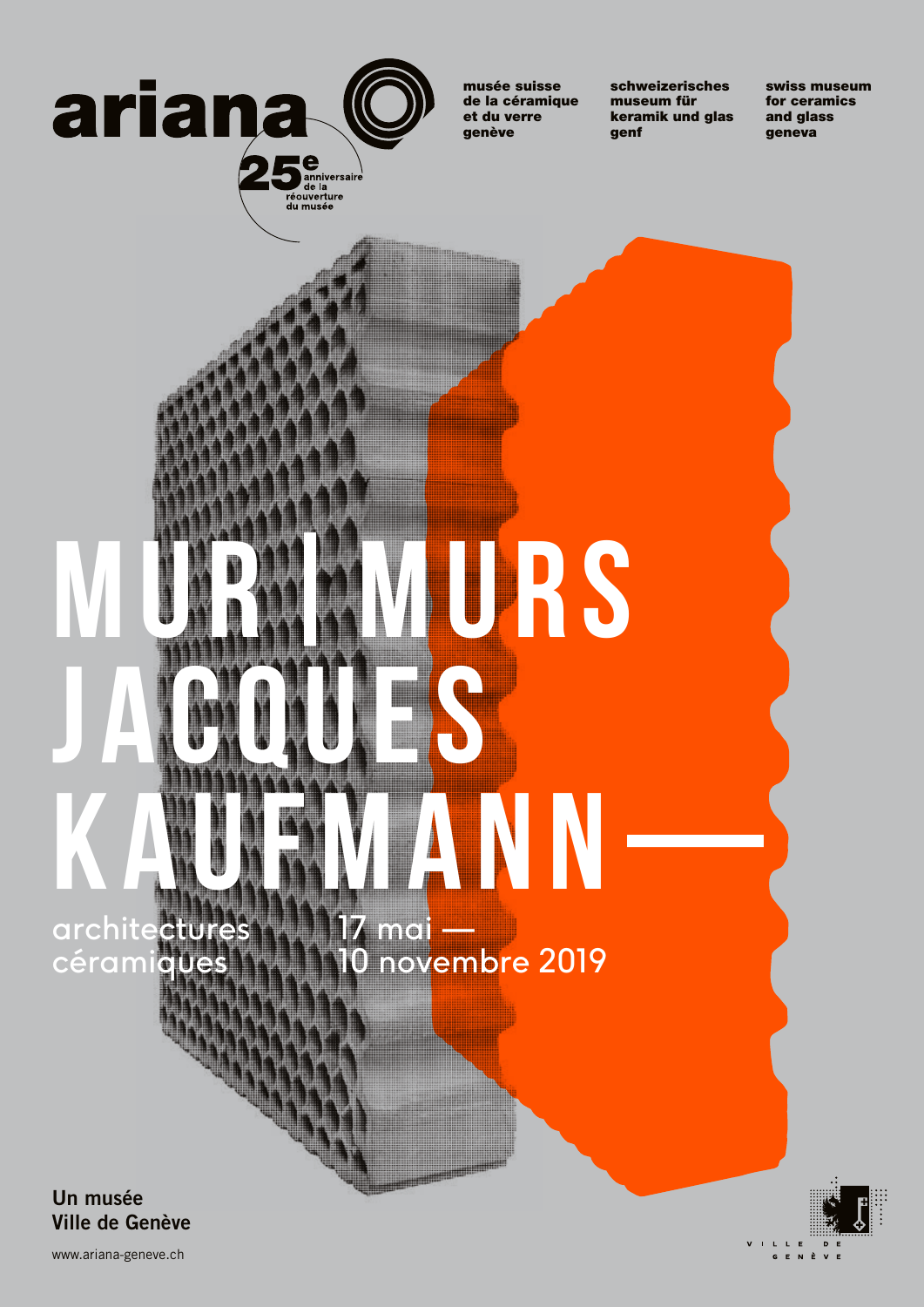

musée suisse de la céramique et du verre qenève

schweizerisches museum für keramik und glas genf

swiss museum for ceramics and glass qeneva

**Press Kit** 

**16 May 2019** 

# **MUR | MURS**

# **Jacques Kaufmann, ceramic architecture**

# **Musée Ariana, 17 May – 10 November 2019**

# **Press visit: Thursday, 16 May at 11am (pre-booking required) Exhibition preview: Thursday, 16 May 2019 at 7pm**

Musée Ariana Swiss Museum for Ceramics and Glass 10, avenue de la Paix 1202 Geneva - Switzerland

**Press kit available under "Press":** www.ariana-geneve.ch **Visuals and photos on request:** laurence.ganter@ville-ge.ch

This exhibition has received the support of the Fondation Amaverunt.

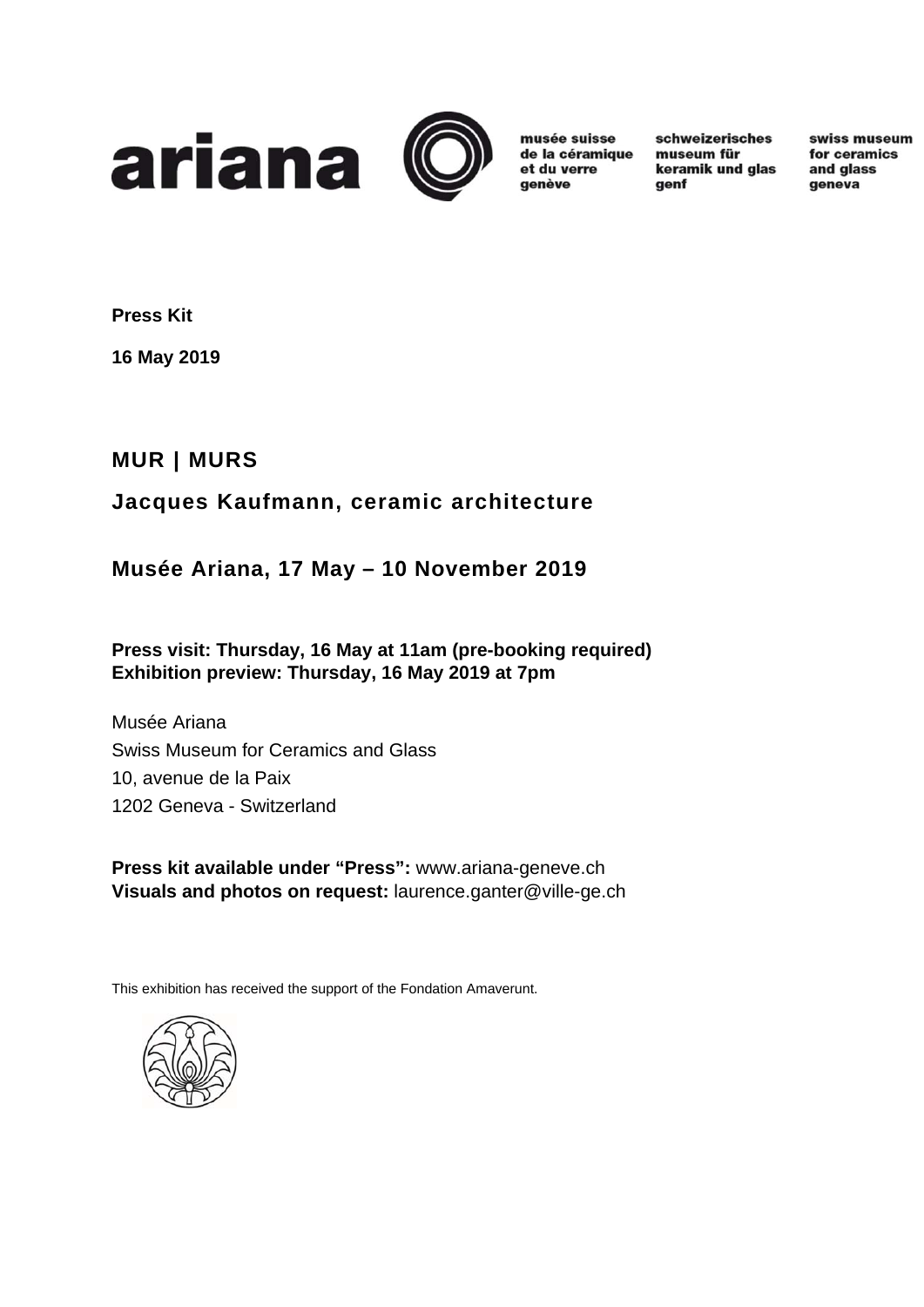# **MUR | MURS Jacques Kaufmann, ceramic architecture**

**Musée Ariana, 17 May – 10 November 2019** 

# **CONTENTS**

| <b>Introduction</b>                                       | p. 3  |
|-----------------------------------------------------------|-------|
| <b>MUR   MURS</b>                                         | p. 3  |
| Jacques Kaufmann, builder of walls and creator of bridges | p. 6  |
| Brick, a rather unusual morpheme                          | p. 7  |
| Jacques Kaufmann: a biography                             | p. 8  |
| <b>Partners</b>                                           | p. 10 |
| <b>Events</b>                                             | p. 11 |
| <b>Practical information</b>                              | p. 12 |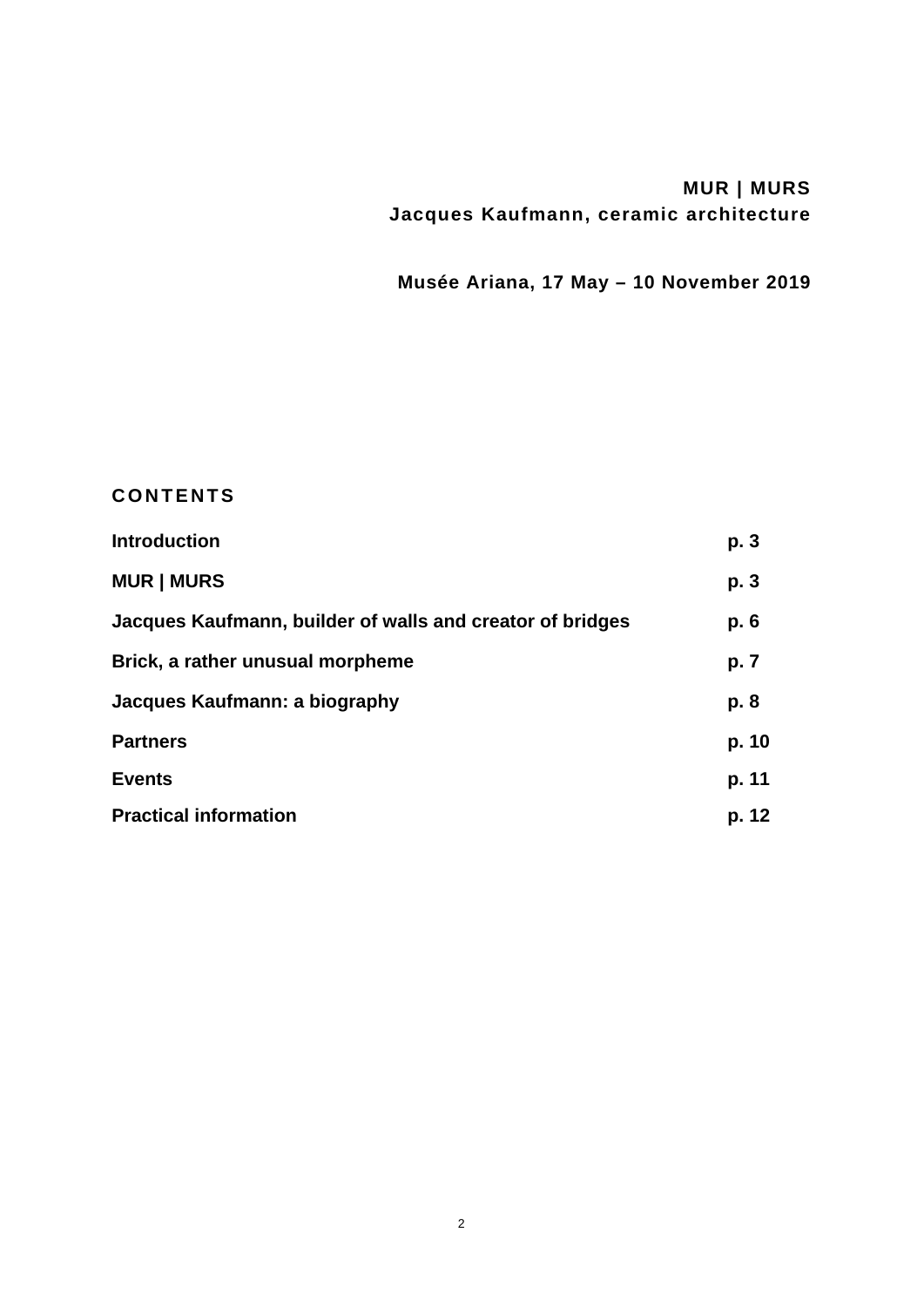# **MUR | MURS Jacques Kaufmann, ceramic architecture**

# **Musée Ariana, 17 May – 10 November 2019**

# **I NTRODUCTION**

The theme of the wall is universal, polysemous and contradictory: permanent or ephemeral, impassable or permeable, tangible or symbolic, the wall is always built by man, paradoxically, both to unite and to exclude. At the heart of international Geneva, in the context of today's burning political issues, the Musée Ariana is examining this rich theme.

For over 25 years, internationally-renowned artist and ceramist Jacques Kaufmann (France / Switzerland, 1954) has been creating powerful architectural and monumental installations whose starting point is the brick. Beginning with this element scaled to the human hand, he is installing his projects in the landscape setting of the Ariana's grounds, introducing new paths, an ephemeral wall between the museum and the UN, a house made of clay and even a bridge that symbolically passes through the museum's architecture.

After the park, the artist-builder will further develop within the museum a widened essential discourse, spanning the entire history of ceramics right up to contemporary creation. This theme and the artworks are sure to provoke reactions and questions and arouse debate.

# **MUR | MURS**

**This ambitious exhibition is taking place in two stages, each on a different scale:** 

# **. from 17 May in the grounds of the Ariana;**

**. from 2 July, it will also occupy the temporary exhibition space in the museum's basement.** 

From 17 May, five monumental and ephemeral installations will be created in situ in the museum's grounds, mainly in Jacques Kaufmann's preferred material: brick. Through them, Jacques Kaufmann questions the notion of the wall, its nature and its functions. He strives to cloud the issues in this high-security district of international organizations and embassies, introducing a material with subversive potential (brick), as well as original visions and pathways.

# "**Flight of the fly, 2**"

This piece takes the form of a sinuous wall snaking down the gentle slope towards the Place des Nations. The shape, created from hollow bricks, can be compared to a membrane, a stream or a pencil line drawn on a sheet of paper.

# "**Filigree**"

Visitors will be greeted by this work, placed near the central approach to the museum. Composed of honeycomb bricks and playing with different perspectives, the structure, when viewed from the front, reveals the Musée Ariana in the background and an archetypal ceramic form: the bowl. Being able to see through this piece creates a sense of porosity, a vibration, like a breath.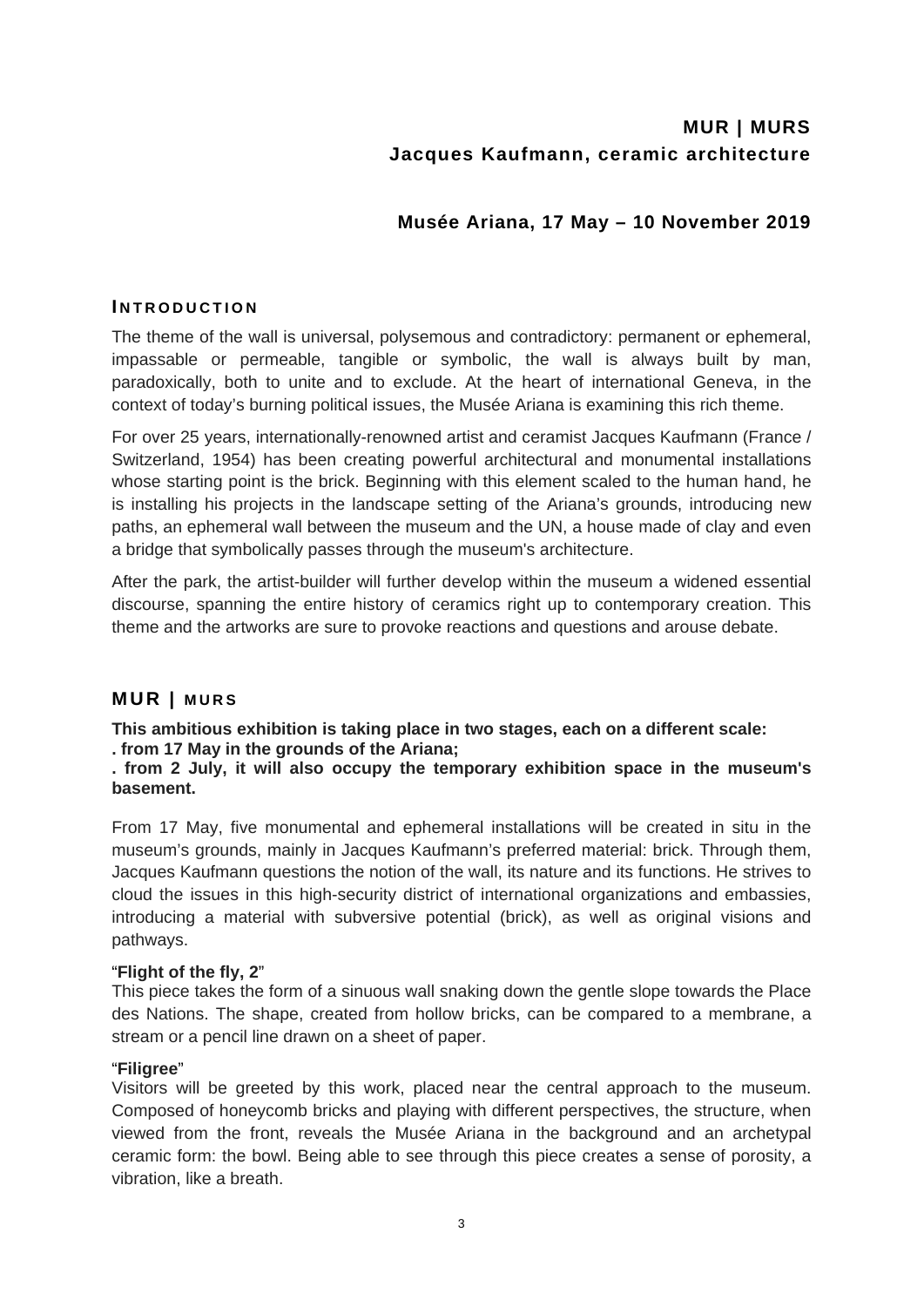## "**Mud fired house**"

Through this installation, the artist is making a long-held dream come true: to build a house from clay and to fire it from inside. This monumental work, three metres in diameter, comprises a metal structure covered with chicken wire and then a thin layer of clay. The low temperature firing will last for two days, ending on the day of the exhibition preview.

## **"Bringing down the wall"**

This project pays tribute to the desire for freedom.

For the duration of the exhibition, groups of young people and adults will have the opportunity to create graffiti frescoes to cover this 12-metre long brick wall.

This political work symbolizes walls built by people to exclude others or to protect themselves. It will be destroyed on 9 November 2019, 30 years to the day after the fall of the Berlin Wall. The resulting pieces will be sold to raise funds for the Association romande des familles d'enfants atteints d'un cancer (ARFEC / French-speaking association for families of children with cancer).

## **"The passer-through-walls"**

"The passer-through-walls" is a two-part installation: given a rough external treatment, it extends inside the museum and takes on a more precious quality. Through an interplay of inside/outside, interior/exterior, this work raises the issue of the museum as a secure location, an impregnable safe. It invites visitors to consider the option of heading off the beaten track and to continue their tour of the exhibition in the building's basement.



Jacques Kaufmann's installations in the grounds of the Musée Ariana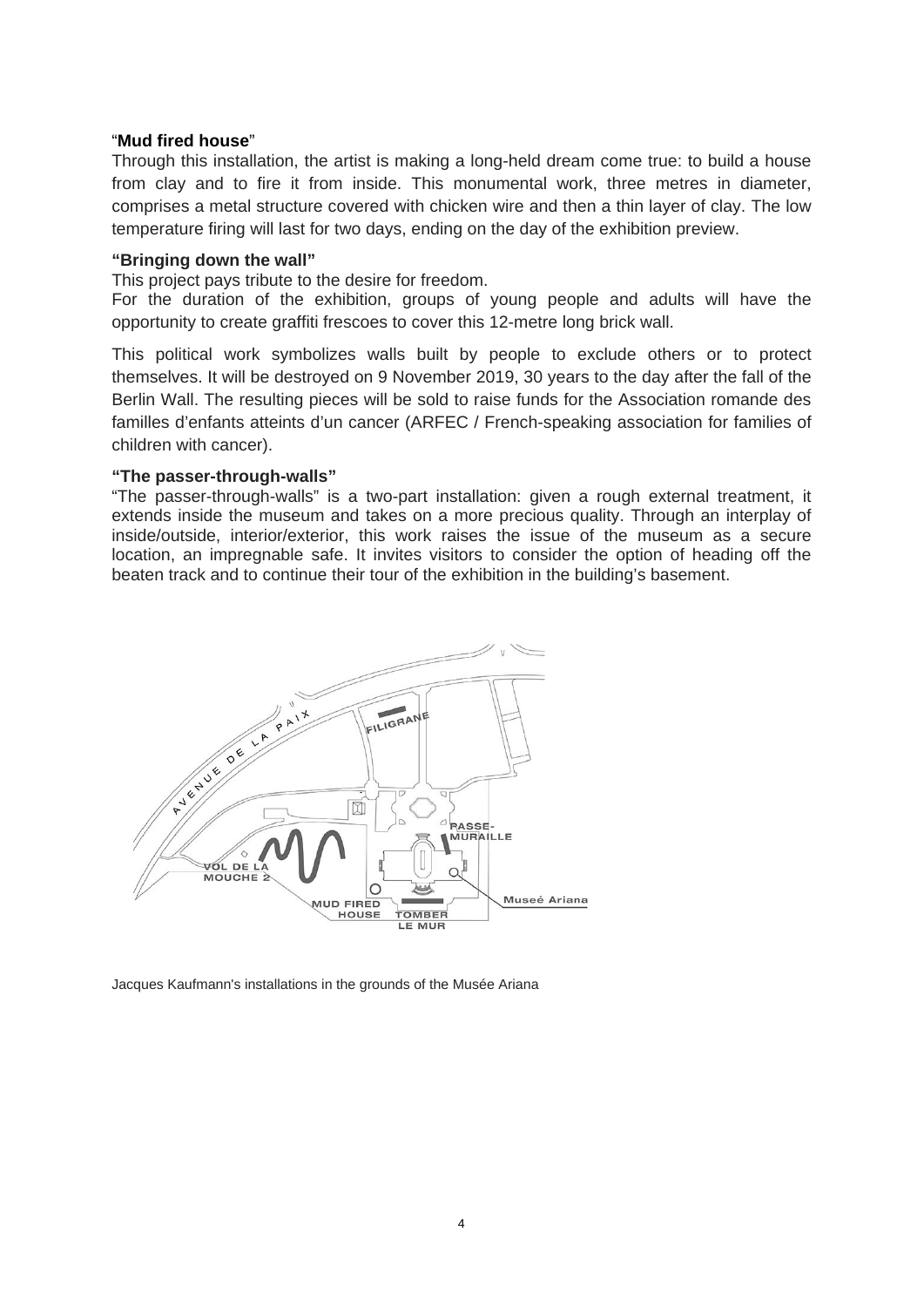## **In the second phase, starting on 2 July, the artist will be taking over the museum's basement for a presentation of his recent works. These show the diversity of his research based on the theme of the brick.**

Occupying the basement's central ellipse, the installation "**Floating Bricks**", made up of some 2500 metal rods from which small bricks are suspended, sways in rhythm with vibrations generated by viewers' movements. The six peripheral showcases are pretexts for the artist to relate **six brick-related narratives**, ranging from the "oldest brick in the world" to the journey across India of a "VIP" brick, and including a Chinese brick on which a cat's paw is imprinted for posterity next to an image of Buddha.

In one of the gallery's wings, the concept of "**Penetrable walls**" is addressed, entailing the introduction of a maximum number of irregular voids into each brick during the shaping process. These voids create a sense of visual porosity and of openness. Also on display are "**Talkative walls**", with a levitating brick and another one entitled "**Certitudes**", which decomposes before your very eyes. The subjects are infinite, just like Jacques Kaufmann's imagination! Visitors too will not be left out, being called on to adopt a position on the polysemy and paradox of walls.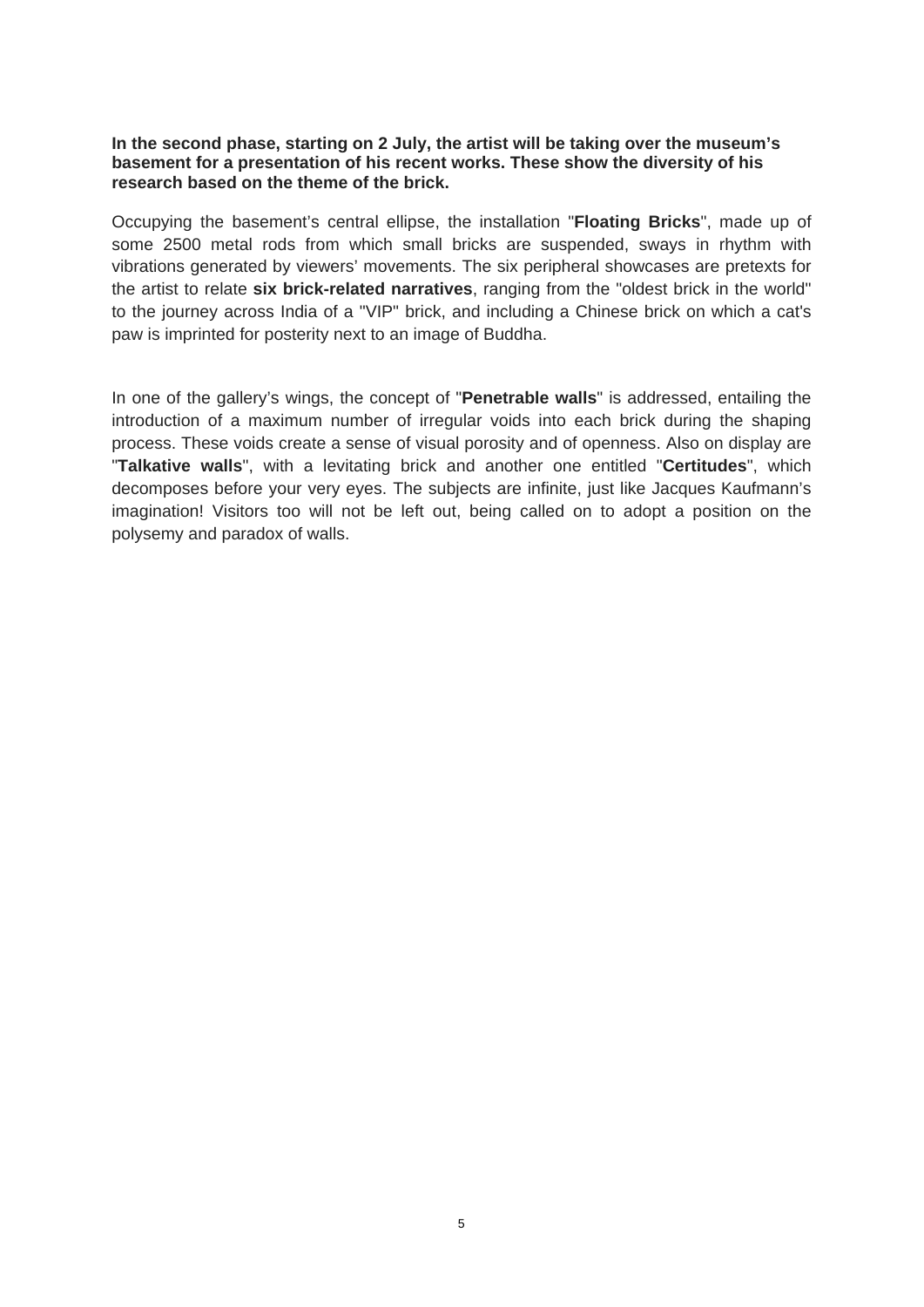# **J ACQUES K AUFMANN , BUILDER OF WALLS AND CREATOR OF BRIDGES**

Jacques Kaufmann is a complex and paradoxical figure: if this artist has devoted a substantial part of his career to architectural ceramics and therefore to the construction of walls, he has done so all the better to breach physical barriers and to reach out to the other, in a constant desire for exchange and openness.

Exchanges between the Musée Ariana and Jacques Kaufmann have always been rich and frequent. The institution has around 30 works by the artist in its collections. Jacques Kaufmann also contributed, by means of an installation, to the exhibition marking the reopening of the Ariana 25 years ago.

The idea for an ambitious exhibition had already occurred to Jacques Kaufmann and Anne-Claire Schumacher, curator of this exhibition and of the Musée Ariana, a few years ago. Right from the start, there was a common desire to go beyond the museum's walls and set up monumental installations in the large and magnificent grounds surrounding it. This first "extramural" experiment became an adventure which rapidly assumed a collective and collaborative aspect, both on the part of brick suppliers and on that of educational structures for young people (the Accès II wood workshop, Les Ateliers ABX metal workshop and the ceramics section of CFP Arts). These young people have not only helped to assemble the exhibition but have also been able to observe how an institution functions, to interact with the artist and to adopt a stance on the theme of the wall.

An exhibition taking the wall as its thematic scope is naturally rich in meaning in the context of a museum surrounded by international organizations like the United Nations (UN), the International Committee of the Red Cross (ICRC), the International Labour Office (ILO), the World Health Organization (WHO), the World Intellectual Property Organization (WIPO), the International Telecommunication Union (ITU) and the World Trade Organization (WTO). Physical or symbolic walls, walls that protect or divide, impassable barriers or porous facades, it's far from innocuous to be constructing walls in this particular district!

The theme is reflected, moreover, in the history of the Musée Ariana itself and its grounds. The establishment of the League of Nations on land bequeathed to the City of Geneva by the Ariana's founder, Gustave Revilliod (1817-1890), was in fact carried out in total contradiction with the terms of his will. The prevailing political interests deprived the museum of its view of and access to the lake, forcing it to modify the museum entrance and circulation within the grounds. A dual barrier - fence and built structure – has since stood to the east of the Ariana.

The exhibition *MUR l murs* has everything it takes to energize our passion for contemporary ceramics. Innovative formal proposals, poetic installations in the landscape, stimulating socio-political avenues for reflection and a solid basis in the history of the material. Like the bodhisattva Avalokiteśvara<sup>1</sup>, Jacques Kaufmann seems to have a thousand arms and eyes which give him a wide perspective on the world so as to restore its essence.

  $1$  Avalokiteśvara (Guanyin in China and Kannon in Japan), the bodhisattva of compassion, who renounced access to enlightenment to help humankind, is one of the most popular deities in the Buddhist pantheon.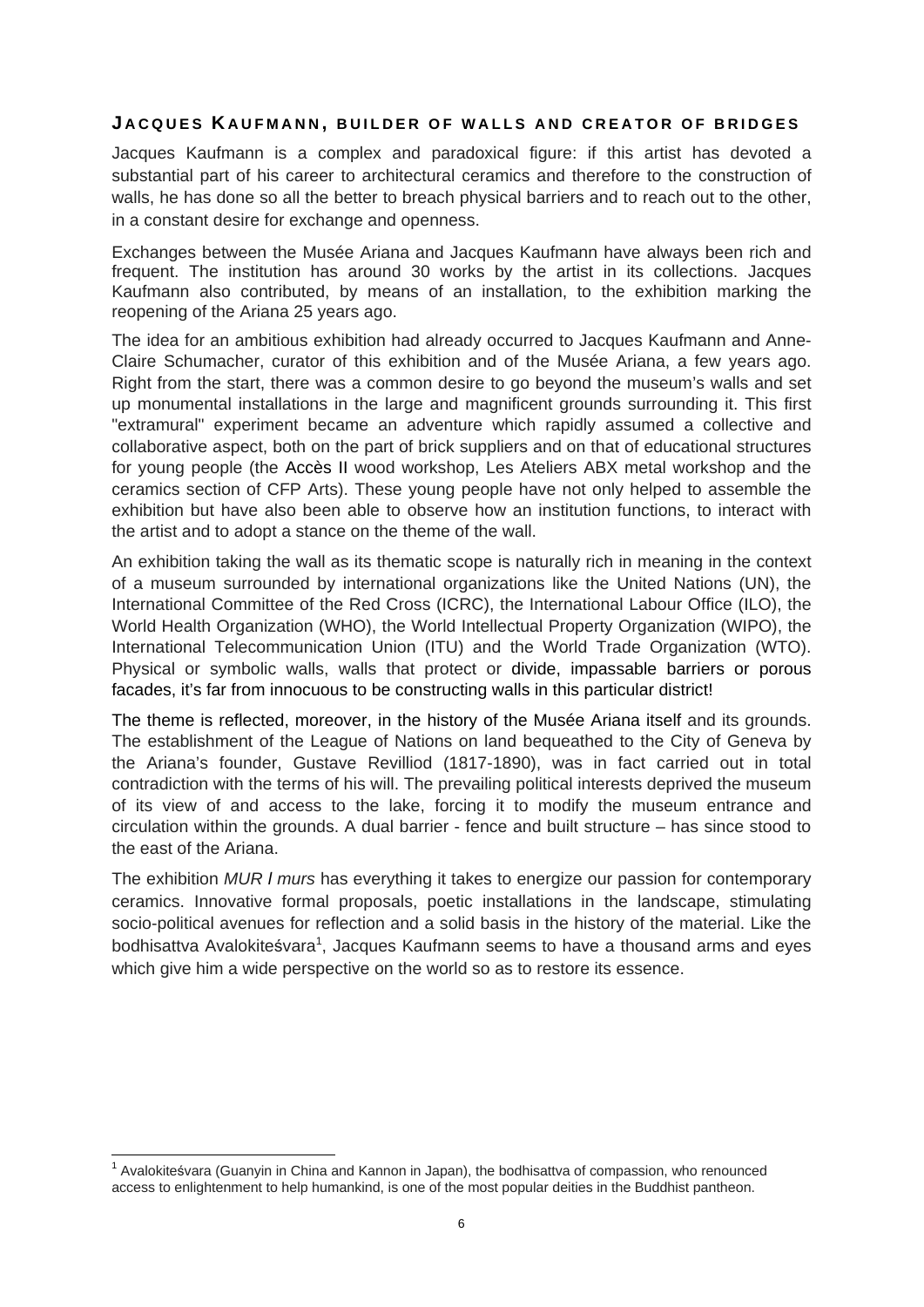## **B RICK , A RATHER UNUSUAL MORPHEME**

"I might as well admit it straightaway, my connection with bricks was not the result of a career choice, but clearly originated in Rwanda where, from 1984 to 1986, I had the opportunity to lead a ceramics project on behalf of the Swiss Agency for Development Cooperation. At the time, I experienced a real visual shock faced with the activities of brick makers in some of that country's swamplands. Their work, theatrically unifying time and place, demonstrated every production stage, from extracting the clay to shaping, from drying in situ on the ground and then in well-ventilated rows to the "stack" kilns, and from assembly and firing right through to selling! This unity of action revealed, to the young ceramist that I was then, a scale hitherto unknown to me: the ceramic landscape. The notion of the hand's or even the body's dimensions as the gauge for the ceramist's imagination and actions, was here turned completely upside down.

I don't know what deep or unconscious ties bind me to this morpheme – brick or tile – making it one of the fundamental vectors of my work in clay. But I don't think it's a purely utilitarian connection. Thanks to the brick, which, from its underground origins, paradoxically conquers the world by its simplicity and modesty, I've found the means to explore my own.

The almost insignificant brick is the conveyor of our dreams, from the mildest to the craziest."

## **Jacques Kaufmann**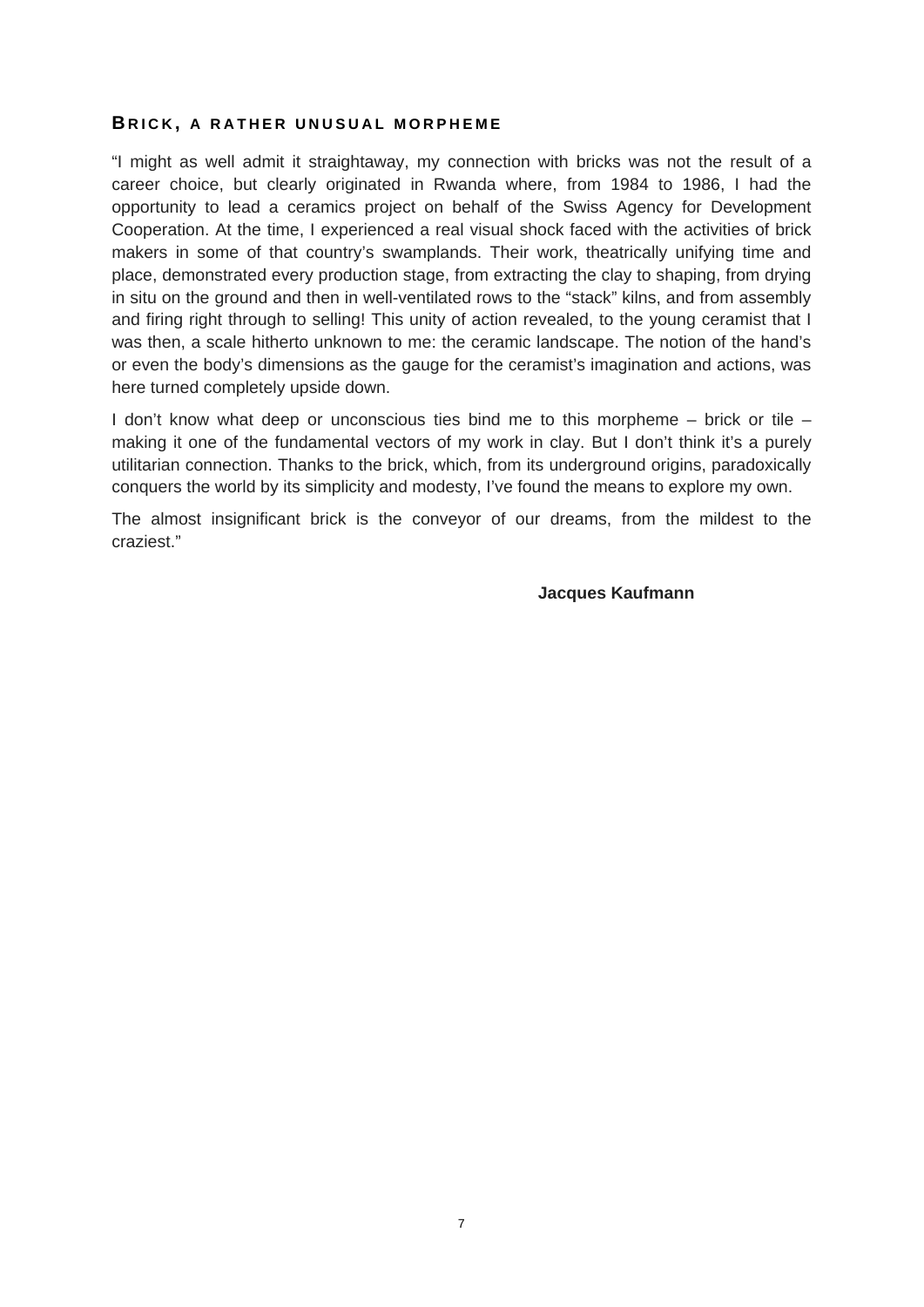# **J ACQUES K AUFMANN : A BIOGRAPHY**

| 1954              | Born 8 June, Casablanca, Morocco                                               |
|-------------------|--------------------------------------------------------------------------------|
| 1974-1977         | Trained as a ceramist, École des arts décoratifs, Geneva, Switzerland          |
| 1984-86           | Head of "Action céramique", Swiss Agency for Development Cooperation, Rwanda   |
| 1994-95           | Director, Centre d'arts appliqués, Geneva, Switzerland                         |
| 1994-2014         | Professor in charge of the Ceramics Department, École d'arts appliqués, Vevey, |
|                   | Switzerland                                                                    |
| 2011              | Honorary Professor, Guangzhou Academy of Fine Arts (GAFA), China               |
| 2013-16           | Visiting Professor, Zhaoqing University, China                                 |
| 2016              | Visiting Professor, Jingdezhen Ceramic Institute, China                        |
| <b>Since 1982</b> | Member of the International Academy of Ceramics (IAC)                          |
| <b>Since 2008</b> | Board member of the International Academy of Ceramics (IAC)                    |
| 2012-2018         | President of the International Academy of Ceramics (IAC)                       |

# **Selected solo exhibitions (since 2012)**

- 2018 "From Imperial brick kiln to Kaufmann", BaoKu Art Center, Shanghai Tower, China "Clay Stories", Erskine, Hall & Coe gallery, London, UK
- 2016 "Terres / Earth", Galerie Épisodique, Paris, France
- 2015 "Jacques Kaufmann, Qi", Clayarch Gimhae Museum, Korea "A Blend of Civilization", four-man show, National Art Museum of China, Beijing, China
- 2014 "An, Peace / Earth Garden" New Taipei City Yingge Ceramics Museum, Taiwan "Looking for Light", City Art Museum of GAFA, Guangzhou, China
- 2013 "Embarquement pour Cythère", Domaine de Rovorée La Châtaignière, Yvoire, France "With one brick, to build a world", Zhaoqing University Museum, China "Année du serpent, hommage à DMM", Fondation Baur, Geneva, Switzerland "Boîtes précieuses, du vide comme phénomène", Galerie Hélène Aziza, Paris, France
- 2012 "Lever le voile", Vieux four, Gradignan, France

# **Selected group exhibitions (since 2012)**

2018 "To Ideal Land of Ceramics / Lovers", Tsinghua University Art Museum, Beijing, China "Looking for light N°2/ Reflection in the water", Fiskars, Finland "Mud fired house", Indian Ceramics Triennale, Jaipur, India "Clay stories", Qingdao International Ceramic Exhibition, China "Columns", Hangzhou International Contemporary Ceramic Art Biennale, China "Affinités partagées", Galerie Hélène Aziza, Paris, France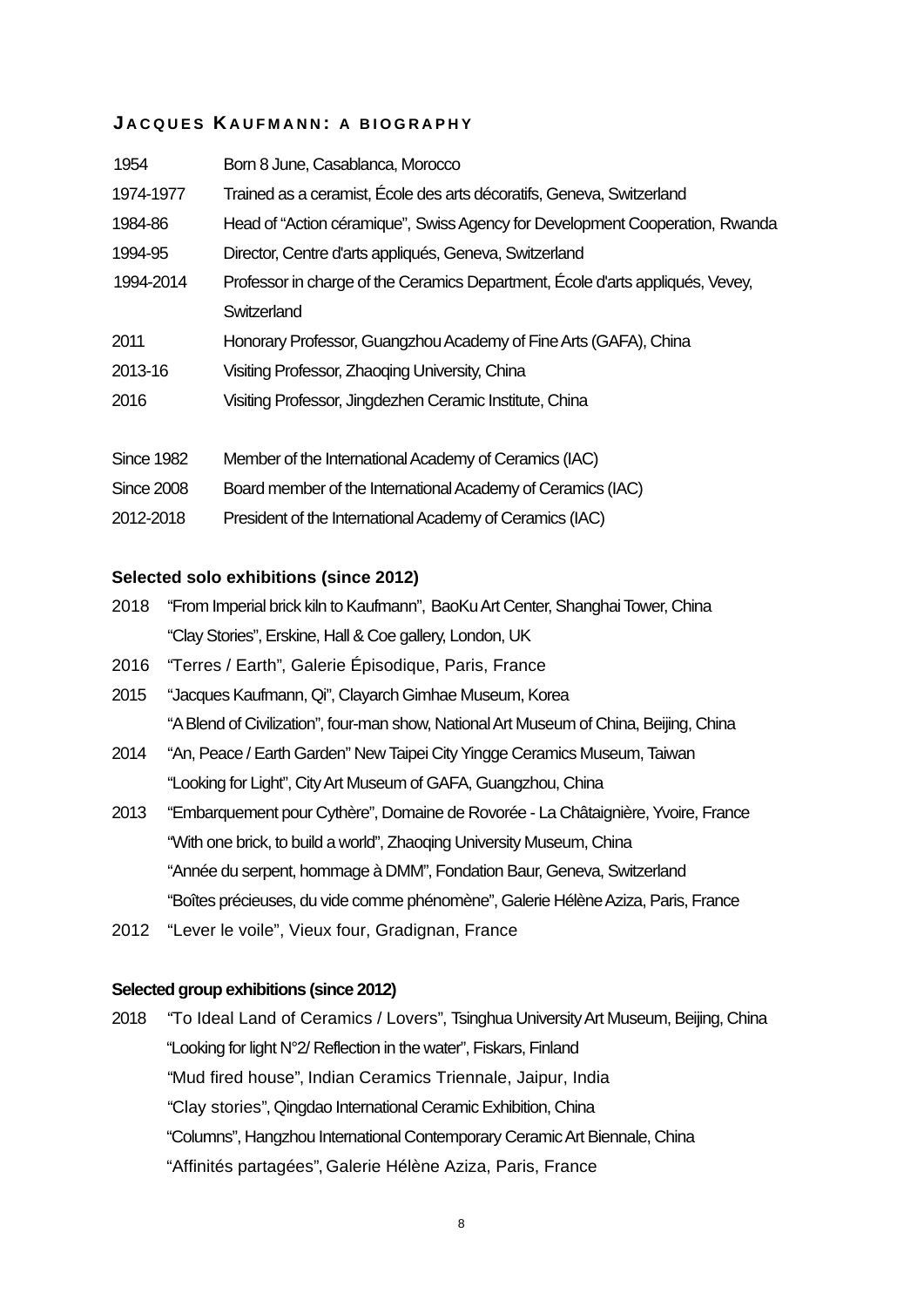- 2017 "2<sup>nd</sup> International Ceramic Biennale", Qingdao Art Museum, China "De briques", Le Non-Lieu, Roubaix, France; WCC, Mons, Belgium; La Borne, France "Lovers", Swiss pavilion, Cheongju International Craft Biennale, Korea "La couleur", Musée national de Céramique, Sèvres, France
- 2016 "Hommage à Gaudi", Nau Gaudi Museum, Mataró, Spain "IAC members' exhibition", DHUB Barcelona, Spain "Mineral Memory", Hangzhou International Contemporary Ceramic Art Biennale, China
- 2015 "1<sup>st</sup> International Ceramic Biennale", Qingdao Art Museum, China
- 2014 "Moving objects, IAC members' exhibition", Dublin Castle, Ireland "Ductile", Hangzhou International Ceramic Biennale, China Academy of Art Gallery, China
- 2013 "WABA 1st exhibition", Cathrinesmind Brickworks Museum, Denmark "Les enfants de Khnoum", Ferrari Art Gallery, Vevey, Switzerland

## **Permanent installations:**

2017 "Hu Garden", Yixing, China

"Brick Temple, homage to brick makers", Art Ichol, Maihar, Madhya Pradesh, India

2014 "An, Peace / Earth Garden" New Taipei City Yingge Ceramics Museum, Taiwan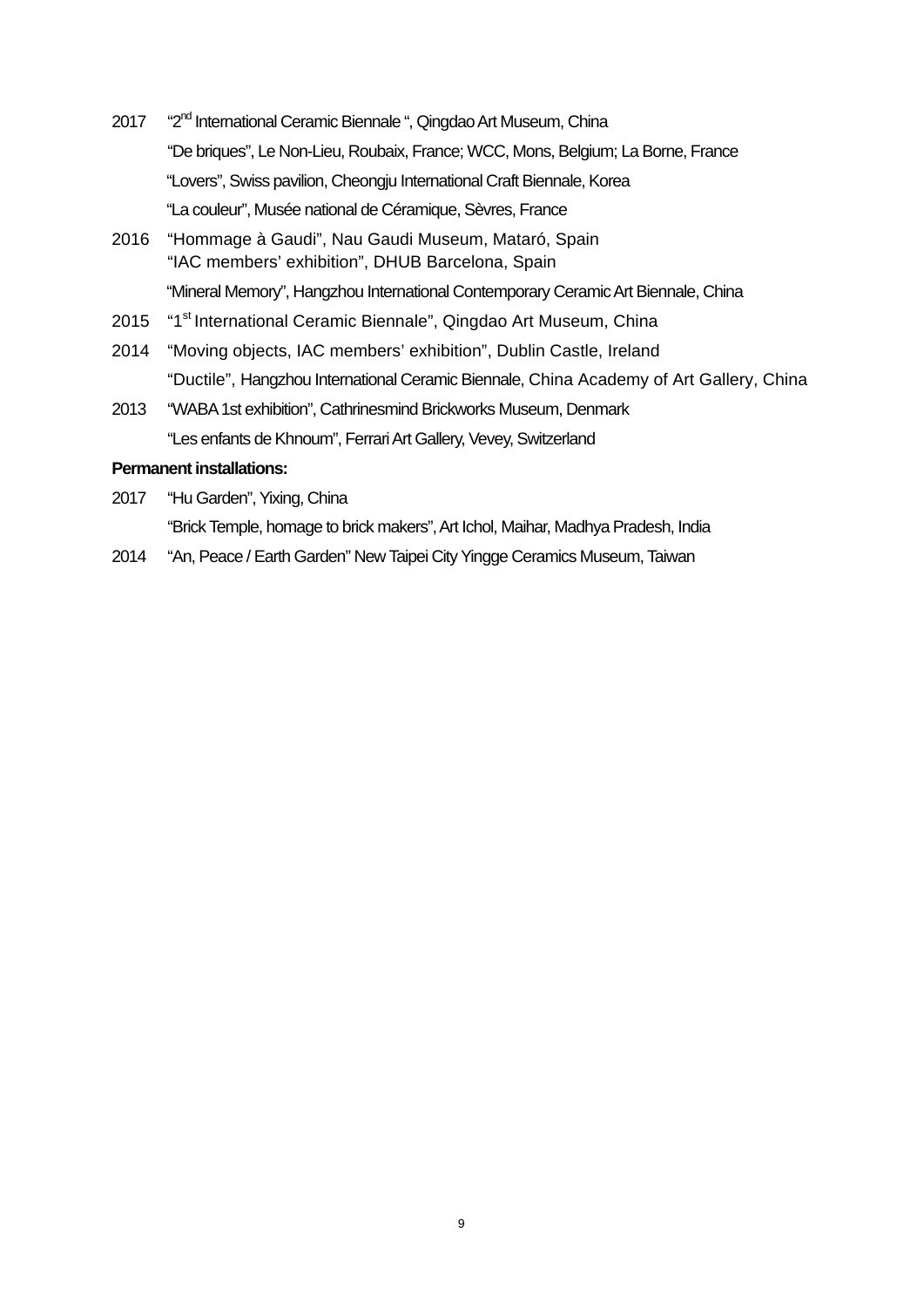# **P ARTNERS**

The construction of five monumental works in the Ariana's grounds would not have been possible without the invaluable contributions of brick suppliers, private companies and educational structures for young people - Accès II, the Ateliers ABX and the ceramic section of the CFP Arts Genève. Aged between 15 and 20, these young people have not only helped to assemble the exhibition but have also been able to observe how an institution functions, to interact with the artist and to adopt a stance on the theme of the wall.

# **Private companies**

Brick suppliers:





# **Educational structures**

In partnership with the Accueil de l'enseignement secondaire II (ACCES II), the CFP Arts Genève and the City of Geneva's Department of Planning, Civil Engineering and Mobility

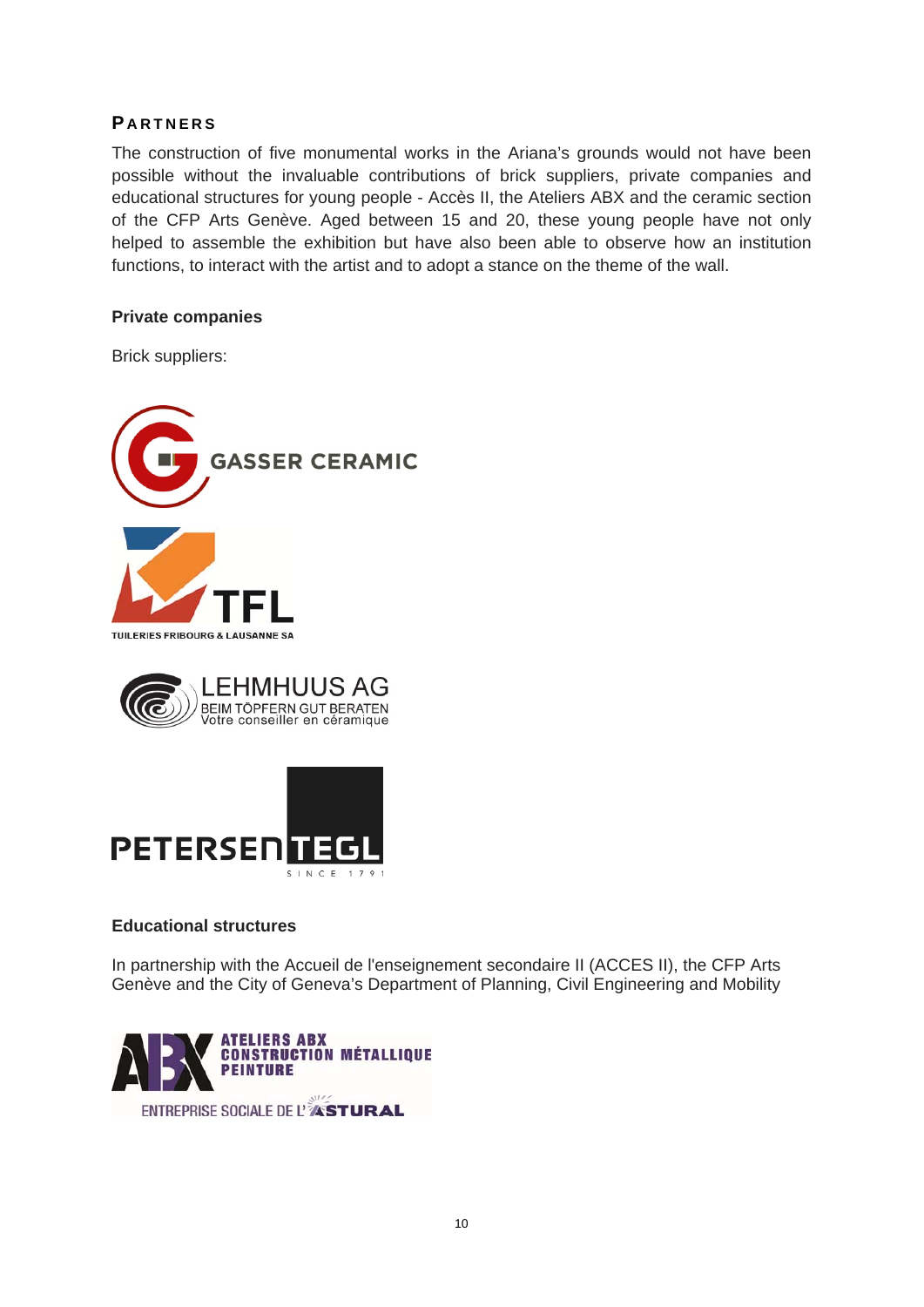# **EVENTS**

#### **Publication**

Isabelle Naef Galuba, Anne-Claire Schumacher, Luca Pattaroni, Jacques Kaufmann, *MUR l murs. Jacques Kaufmann, ceramic architecture*, French/English bilingual publication, 5 Continents, Milan, 2019 To be published on 2 July

#### **Guided tours**

Public tours on Sundays, 19 May at 3 pm (with the artist), 30 June, 1 September, 29 September (with the artist, to coincide with the Carouge Ceramics Trail), 6 October and 10 November at 11 am

#### **Guided tours on request**

In French, English or German Fee payable, pre-booking required

## **Murs, membranes et lisières**

Round table discussion Friday, 13 September 1 pm –5 pm, in partnership with Utopiana (free admission, pre-booking required)

#### **"My little brick house" workshops**

For children  $5 - 7$  years old, Saturday, 11 May at 10 am and 2 pm (duration  $1\frac{1}{2}$  hours) (fee payable, pre-booking required)

#### **Graff workshops with Mans1 & Nadia Seika**

Saturday, 18 May, 6pm – midnight (all ages, pre-booking required)

#### **Graff workshops with Jazi**

For  $15 - 18$  year olds, Saturday, 29 June, 2 pm  $-5$  pm Adults, Sunday, 30 June, 2 pm – 5 pm (fee payable, pre-booking required)

## **Graff workshops with Jazi**

To coincide with European Heritage Days on the weekend of 14 – 15 September, 3pm – 5pm (all ages, free admission, places subject to availability)

#### **From park to park with the municipal libraries**

From 16 – 27 July, the "Mobithèque" mobile library will be installed in the grounds of the Musée Ariana for a collaborative and rich programme of events.

## **La chasse du rêveur** (The Dreamer's Hunt)

**Tales illustrated by Néfissa Bénouniche** 

Sunday, 6 October at 3pm (free admission, no pre-booking required, for children 8 years+)

**Graff performance with Jazi**

# Sunday, 3 November, 1pm – 5pm (free admission, no pre-booking required)

## **Descriptive and tactile tour for visually-impaired and blind people**

Tuesday 17 September at 2pm (pre-booking required, places subject to availability)

## **Bring down the wall!**

Saturday, 9 November, 2 pm – 4 pm (to mark the 30<sup>th</sup> anniversary of the fall of the Berlin Wall). This event will be followed by the sale of bricks to raise funds for the Association romande des familles d'enfants atteints d'un cancer (ARFEC / French-speaking association for families of children with cancer).